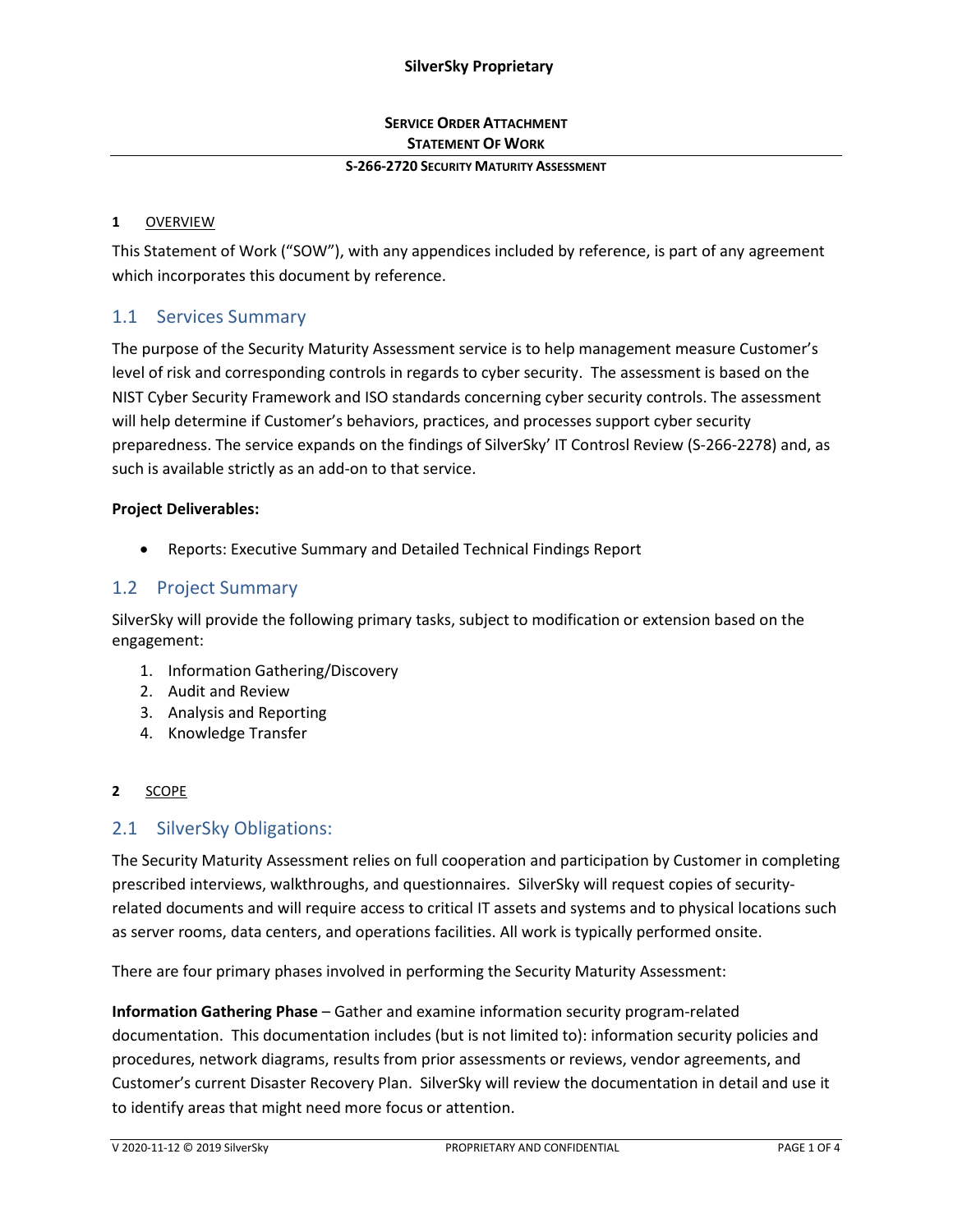**Audit and Review Phase** – Interview the key parties responsible for the implementation of security program. These interviews typically involve IT and systems administrators as well as information security and compliance officers, and are conducted to assess the extent to which existing policies and controls have been implemented within the following areas of the Cyber Security Framework:

- 1. Identify Assess Customer's understanding and ability to manage cyber security risk to systems, assets, data, and capabilities
- 2. Detect Assess how Customer has implemented appropriate safeguards to ensure delivery of critical infrastructure services
- 3. Protect Assess how Customer has implemented appropriate activities to identify the occurrence of an information security event
- 4. Respond Assess how Customer has implemented appropriate activities to take action regarding a detected information security event
- 5. Recover Assess how Customer has implemented appropriate activities to maintain plans for resilience and to restore any capabilities or services that were impaired due to a information security event

**Analysis and Documentation Phase** – Compile and organize data gathered from the audit and review phases to ensure all defined areas were reviewed and documented. Conduct data analysis and prioritize findings to determine the criticality and potential impact each can have on the Customer. Compare Customer's current overall security maturity to generally accepted industry standards and any compliance requirements. Develop an initial report detailing the audit findings and results.

**Knowledge Transfer Phase** – Present and review the draft report findings with key Customer personnel. Depending on the scope and extent of the Service, Customer management responses to the findings can be included and documented in the report. Any issues, questions and/or concerns will be jointly discussed and resolved after which SilverSky will deliver final versions of its reports to Customer.

# 2.2 Deliverables

SilverSky will provide an Executive Report and a Detailed Findings Report following its review.

The **Executive Report** is a high level summary of the review intended for upper management and board of directors and includes:

- One-page executive summary
- Concise list of key findings
- Summary of findings for each area reviewed during the evaluation
- High-level recommendations for addressing deficiencies

The Detailed Findings Report describes the review results in detail. It is intended for mid-level management, administrators, and other operations personnel and includes:

- Itemized listing and description of the areas reviewed
- Identified deficiencies
- Overall risks associated with deficiencies
- Detailed recommendations for addressing deficiencies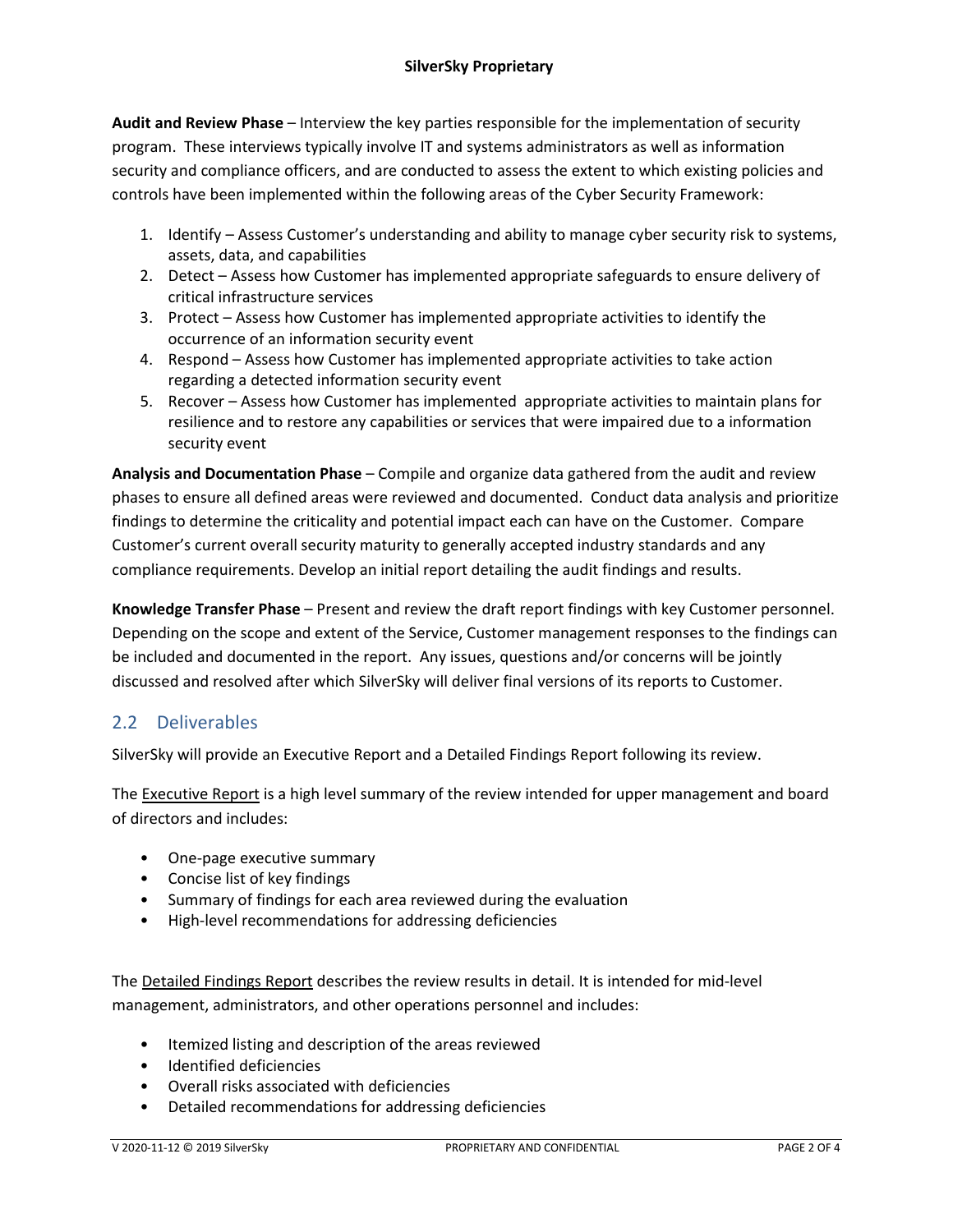## 2.3 Out of Scope

Any activity not explicitly included in this SOW is considered out of scope. In the event that Customer requests additional services, such services will be the subject of a change request.

#### **3** CUSTOMER OBLIGATIONS AND ASSUMPTIONS

Services, fees and work schedule are based upon the assumptions, representations, and information supplied by Customer. Customer's fulfilment of these responsibilities is critical to the success of the engagement.

## 3.1 Customer Obligations

- **Project Liaison** Designate an authorized representative to authorize completion of key project phases, assign resources, and serve as project liaison
- **Access**  Ensure SilverSky consultants have access to key personnel and data requested
- **Resources** Furnish SilverSky with Customer personnel, facilities, resources, and information, and perform tasks promptly
- **Cooperation** Ensure all of Customer's employees and contractors cooperate fully with SilverSky and in a timely manner. SilverSky will advise Customer if an increased level of Customer participation is required in order for SilverSky to perform the Services under this SOW.
- **Documentation** Timely deliver all documentation requested by SilverSky including Customer's security policies, network diagrams, server listings, and procedures

## 3.2 SilverSky Assumptions

- Customer will provide SilverSky with reasonably requested information SilverSky can rely on to be current, accurate and complete.
- Customer will provide access to Customer's personnel who have detailed knowledge of Customer's security architecture, network architecture, computer environment and related infrastructure.
- Customer will provide access to Customer's personnel who understand Customer's security policies, regulations and requirements.
- Customer will evaluate SilverSky deliverables and immediately notify SilverSky of any perceived problems or issues with SilverSky obligations.
- SilverSky will immediately notify Customer of any perceived problems or issues regarding Customer obligations.
- Customer is responsible for any additional costs if SilverSky is unable to perform the Services due to Customer's delay or other failure to fulfill its obligations under this Statement of Work.

#### **4** PROJECT PARAMETERS

#### 4.1 Project Scope

The scope of the project is based on the above description with the additional details listed as follows: